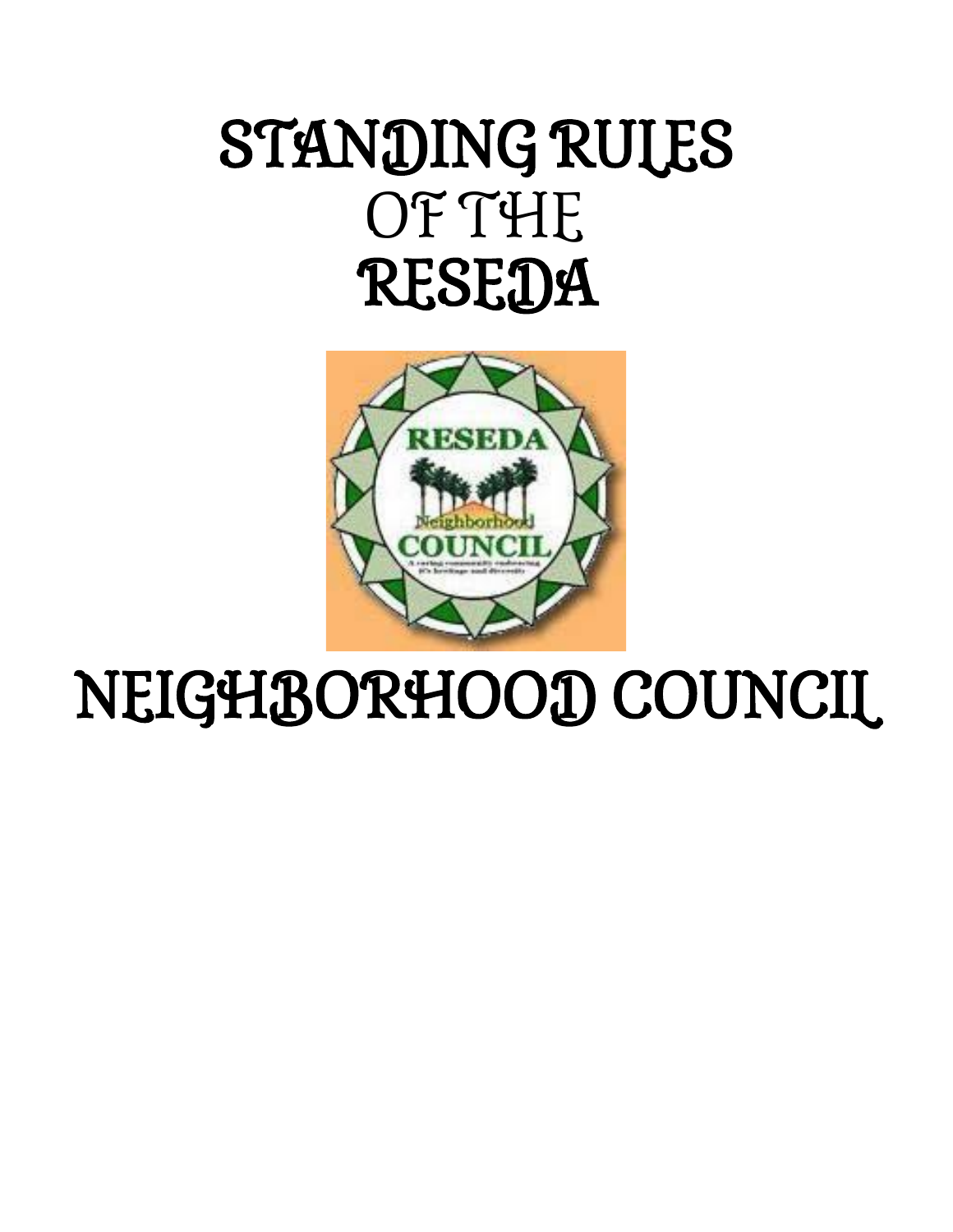**As adopted originally by the RNC on October 17, 2018 Amended on March 18, 2019 Amended on September 16, 2019 Amended on February 10, 2020 Amended on April 19, 2021**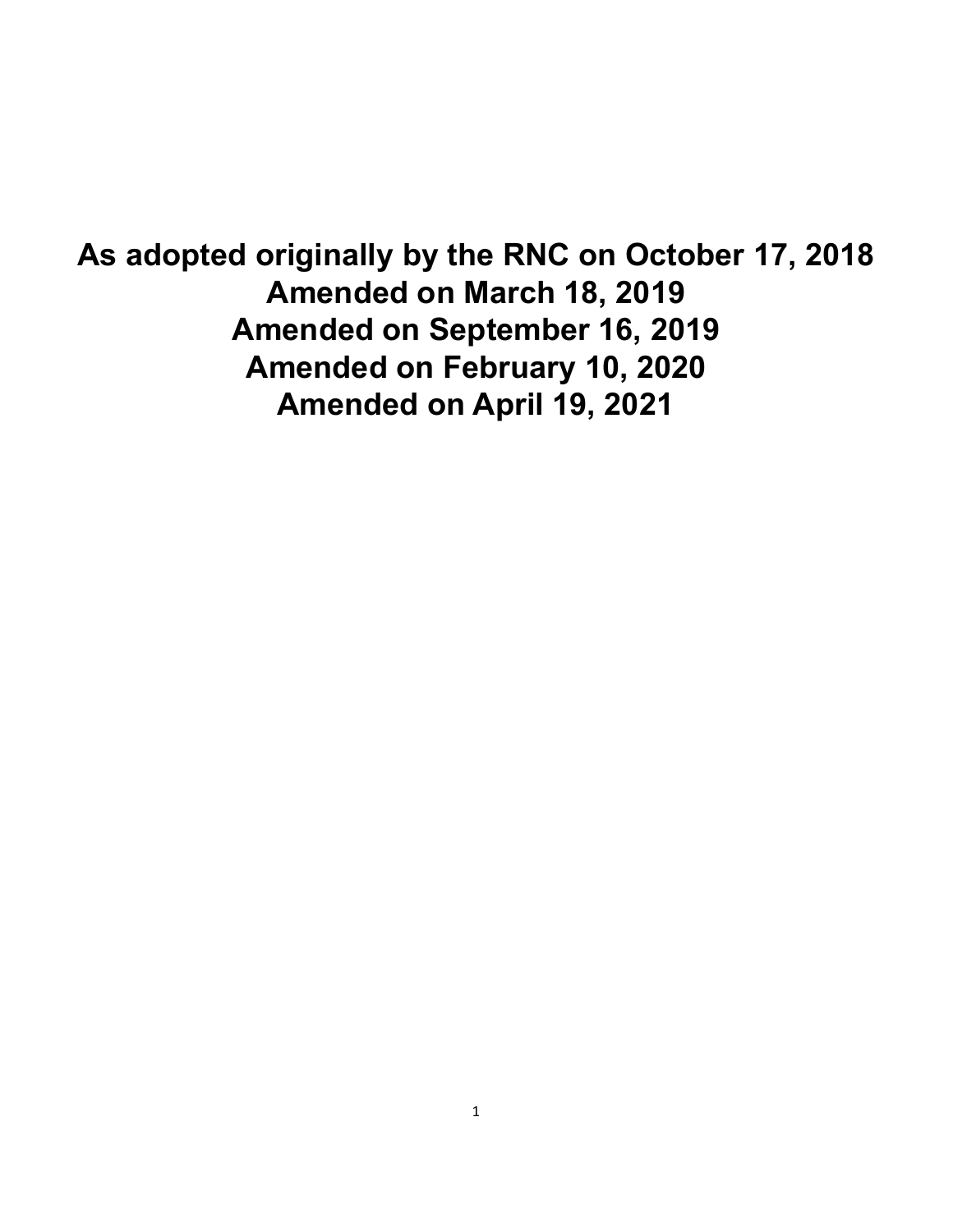# **Table of Contents**

#### Section I Absences

Item A: Absences that require advance notice. Item B: Absences that do not require advance notice in writing.

Section II Agendas

Item A: General Meeting Agenda Item B: Committee Agendas

Section III Meetings

Item A: Written Public Comment Item B: Board Actions

Section IV Minutes

Item A: Committee Minutes Item B: General Meeting Minutes

Section V Officers

Item A: Duties and Responsibilities

Section VI – Board Members

Item A: Duties and Responsibilities

Section VII Committees

Item A: Structure Item B: Membership Item C: Meetings Item D: Ad Hoc Committees Item E: Training Item F: Duties and Responsibilities

Section VIII Procedures

Item A: Disputes Item B: Stake Holder Agenda Item Requests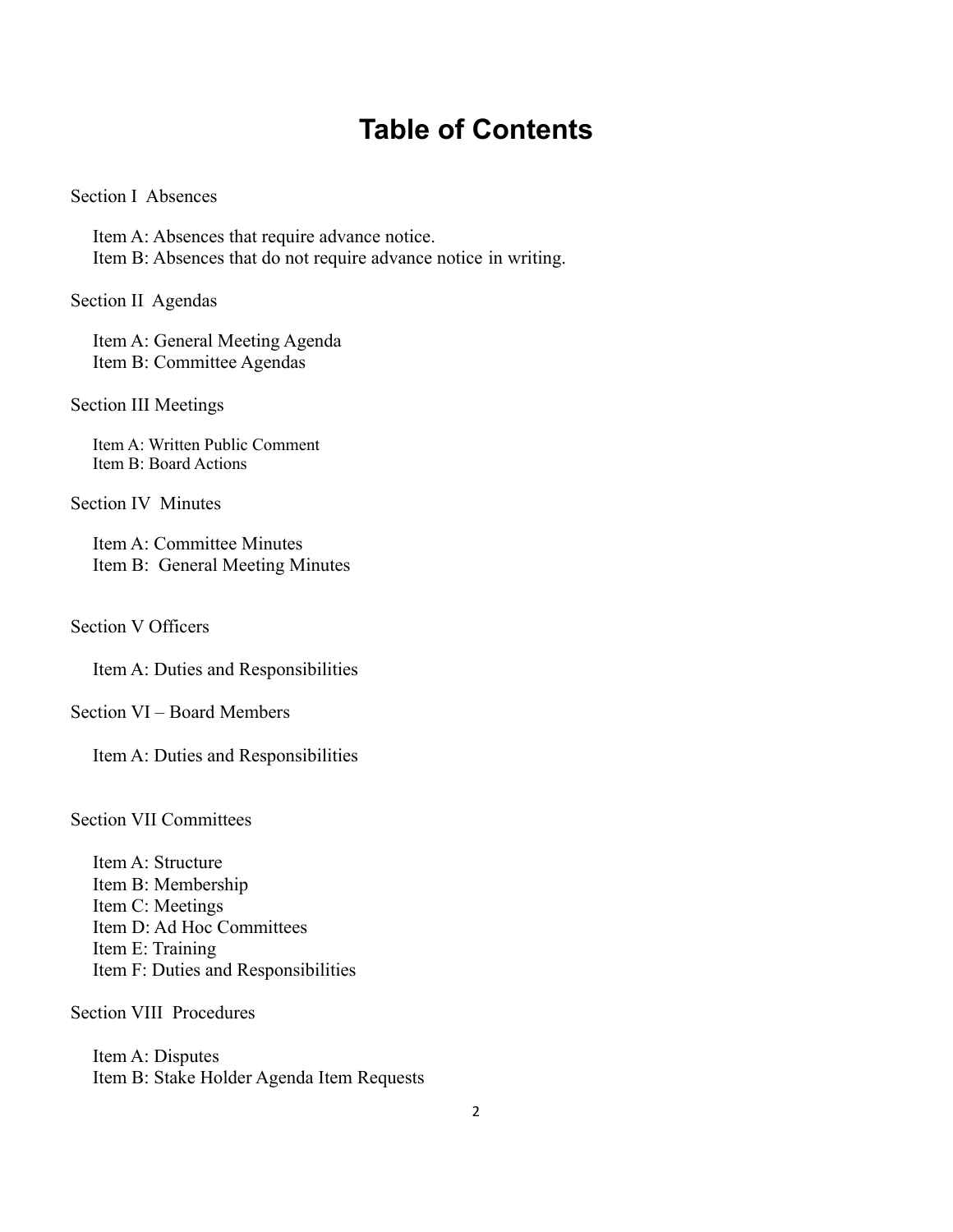Item C: Record Keeping

# Section XCVII Popcorn

Item A: Popcorn Colonel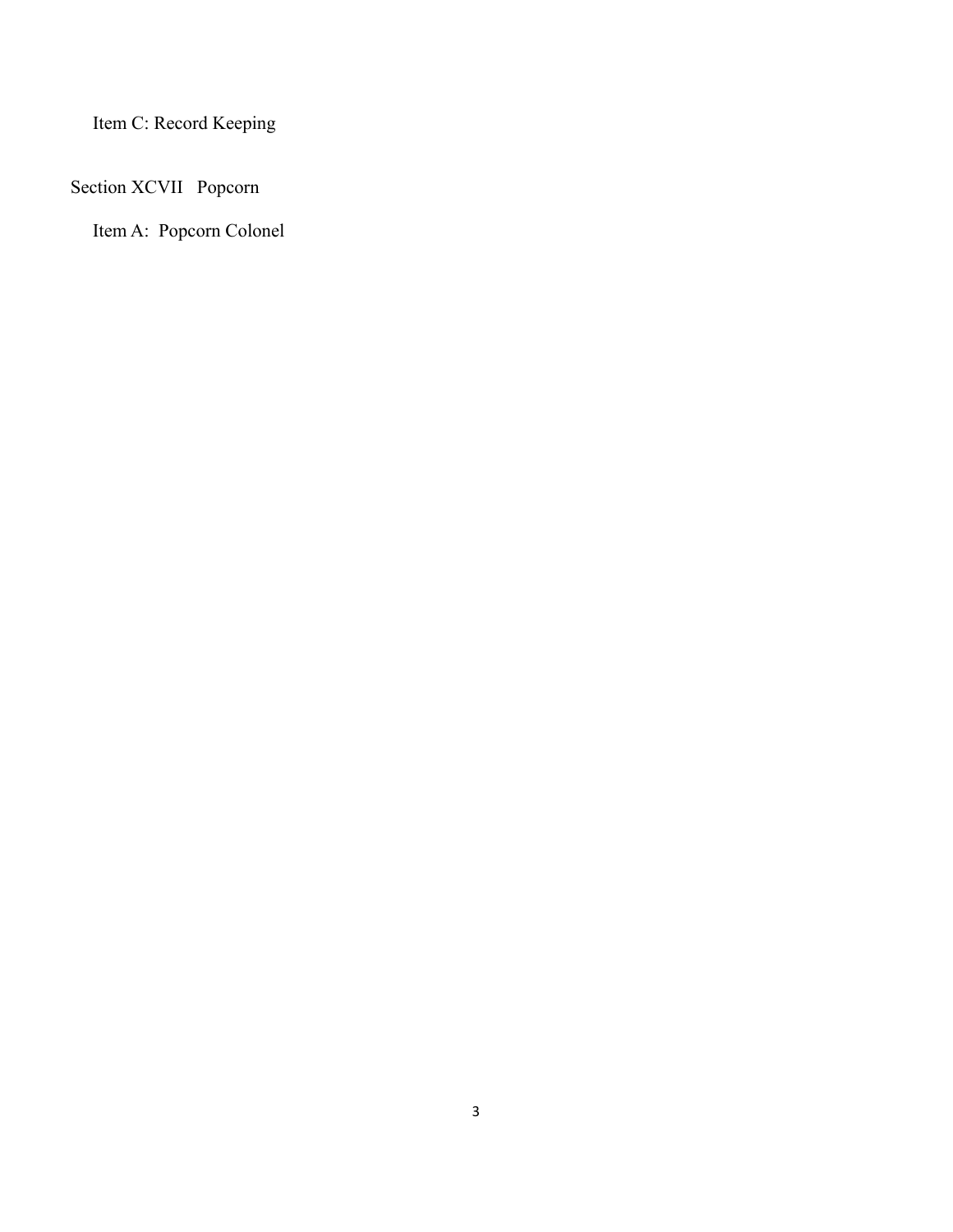Section I) Absences – As per RNC Bylaws, ARTICLE V, Section 7, Absences "…whereupon the Board shall determine the validity of the absences as specified in the RNC Standing Rules before taking action to remove the Board Member." Circumstances under which the Board may determine the reason for an absence as "valid" will be as follows;

# Item A: Absences that require advance notice in writing to all board members as noted below;

i) Business or Work commitment require 48 hours advance notice and examples are shift changes, new project hours, newly scheduled deadline, client appointment, and other determined similar circumstance. Business or Work DOES NOT include work needed to complete your responsibility to the RNC (e.g. failing to attend a board meeting when there are actions on the Board agenda in order to plan your committee work will be deemed an invalid circumstance for an absence, regardless of advance notice to the Board.)

ii) Scheduled Vacation – as a courtesy, please notify the Board as soon as scheduled, but no later than five (5) days prior to departure.

iii) Family Obligation – require 5 days notice, and examples are scheduled caretaking, reunions, weddings, "Milestones."

iv) Scheduled Personal Commitment - require 48 hours advance notice and examples are medical appointments, surgery, jury duty, funerals, baby sitting.

v) RNC Obligation assigned by the Board – No advance notice required since absence has been requested by the Board. Examples are scheduled City events, conferences, town halls, hearings, or data gathering from a specific source only available at a time that conflicts with the Board meeting. These circumstances are only valid if the Board has authorized sending the member for such purposes, and would not be valid if the member privately chooses to forego Board responsibilities to attend something the member determines is of more interest.

# Item B: Absences that do not require Advance Notice;

i) Medical, Family, Work, Personal emergencies - Do not require prior notification, but the circumstances of the absence should be submitted to the board within five (5) days of the emergency being resolved. Examples are accidents, loss, sudden illness.

# Section II) Agendas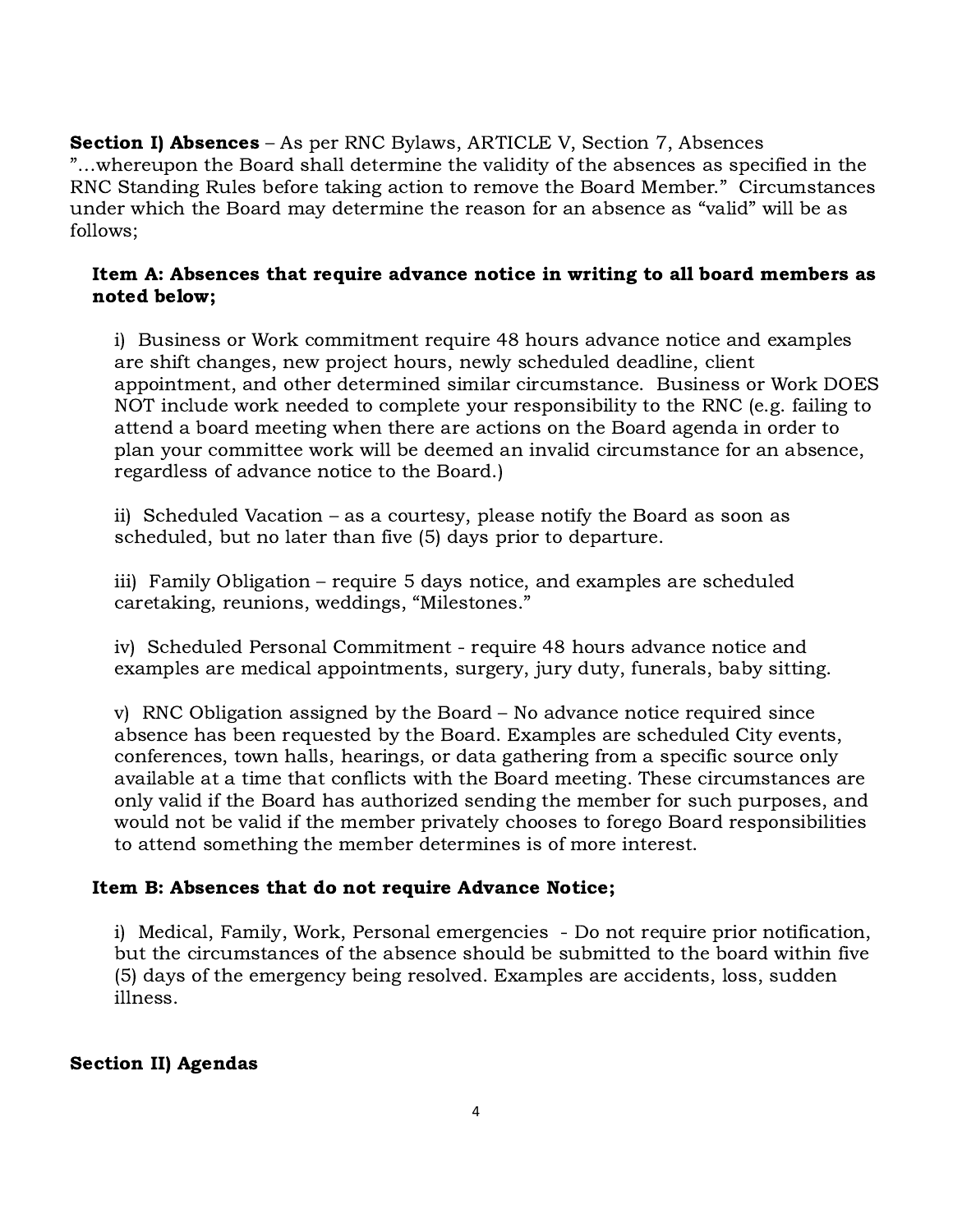#### Item A: General Meeting Agenda

i) Procedure for agenda setting for Regularly Scheduled Meetings–

(1) Draft Agenda. Any item requested by a Reseda Neighbourhood Councilmember to be placed onto a regularly scheduled RNC meeting agenda shall be submitted to the RNC Secretary who shall use **all of them**, as well as **all** items submitted by a stakeholder at a previous meeting and all items held over from previous meetings to create a draft agenda which shall be submitted to all Officers of the Board no later than **Eight (8)** days prior to the regularly scheduled meeting.

(2) No earlier than 6 days, and no later than 4 days prior to the regularly scheduled meeting, there shall be a meeting of the Officers of the Board either in person or virtually whose sole purpose will be to review the draft agenda, review any subsequent agenda submissions, and make additions and deletions as necessary and finalize the agenda. No other Council business shall be discussed at this meeting, nor shall the merits of any particular agenda item be discussed. This meeting shall require at least three Officers of the Board to be in attendance and the presiding Chair of the meeting shall be decided using the following as the order of succession: President, Vice-President, Secretary, Parliamentarian. Once finalized the Agenda shall be immediately submitted to the ENS system and distributed through other required and voluntary outreach outlets.

ii) Procedure for agenda setting for Special Meetings-

(1) A minimum of three (3) Board Members shall be required to create an agenda and call a Special Meeting of the RNC. The contents of the Agenda shall be entirely determined by the Board Members calling the meeting and once finalized will be immediately distributed to all Board Members, submitted to the ENS system and distributed through all other required and voluntary outreach outlets. In no case shall the agenda be distributed any later than seven days prior to the special meeting.

#### Item B: Committee Agendas;

i) All Committee Chairs are responsible for timely posting of agendas as required by the Brown act and DONE regulations.

ii) All committee agendas shall be sent to all members of the committee and all RNC Board Members 72 Hours in advance of any regular committee meeting, and 24 hours in advance of any Special Committee Meeting.

iii) All Committee Chairs shall maintain a record of the past agendas for their committee at the RNC Community Space.

#### Section III) Meetings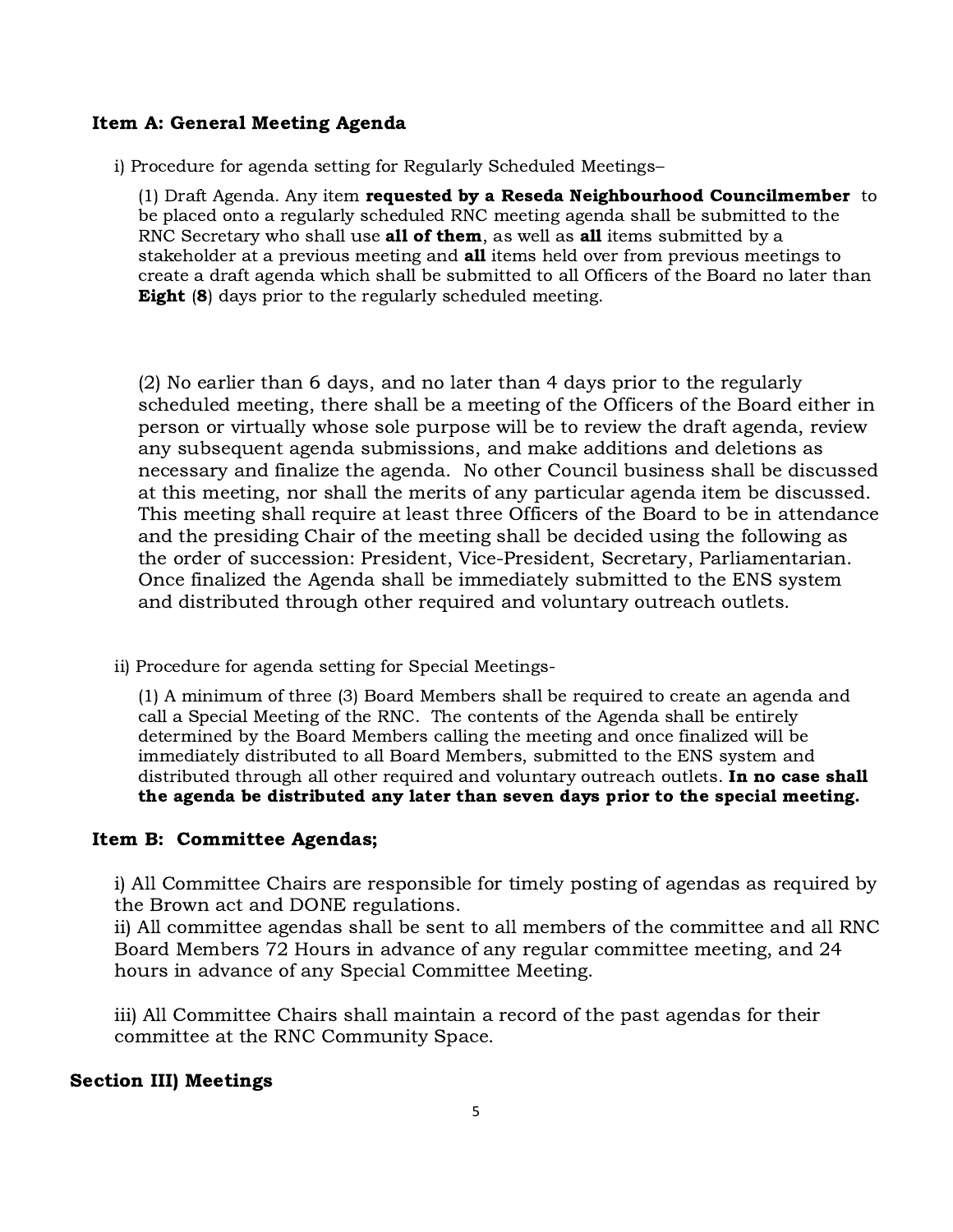Item A: Written Public Comment - The Reseda Neighborhood Council shall announce a summary of the written public comment (email and snailmail) received from our stakeholders regarding any item scheduled for a vote on our agenda before the vote is called. This includes the total number of written comments, the total number received in support of, and the total number received against any agendized item. All written comment about an agenda item shall be made available for review to any board member or interested stakeholder upon request.

#### Item B: Board Actions

i) CIS Filings

(a) All motions brought before the Board that require a Community Impact Statement (CIS) shall have a draft of said CIS and a link to the relevant council file number included with the proposed motion at the time that motion is first considered by the Board.

(b)All motions brought before the Board that require a community impact statement whose language was authored or requested by an elected official or by the office of an elected official shall have that information clearly noted on the agenda.

(c) The Reseda Neighborhood Council shall file Community Impact Statements (CIS) to the City Clerk portal within 24 hours of being approved by the board. When a Community Impact Statement is passed, the board shall designate one of our CIS filers to be tasked with **filing** the Community Impact Statement through the portal. In the event that the filer is unable to file the CIS due to problems such as internet outages or emergency, the designated filer shall immediately notify the executive committee of the board, at which point the executive committee as a whole is authorized and required to designate a new qualified CIS filer for the item, at its sole discretion.

#### Section IV) Minutes

#### Item A: Committee Minutes

i) All committee minutes are required to be sent to the RNC secretary within 72 hours of committee approval. However, if any committee recommendation is sent to the RNC Board and placed on an agenda for action, the committee chair shall send minutes (either approved or draft) that cover said recommendation to all board members 7 days prior to scheduled regular meeting.

ii) All Committee Chairs shall maintain minutes of the past meetings for their committee at the community space.

**Item B: General Meeting Minutes –** General meeting minutes shall be completed and supplied to all board members at least 72 hours prior to next regularly scheduled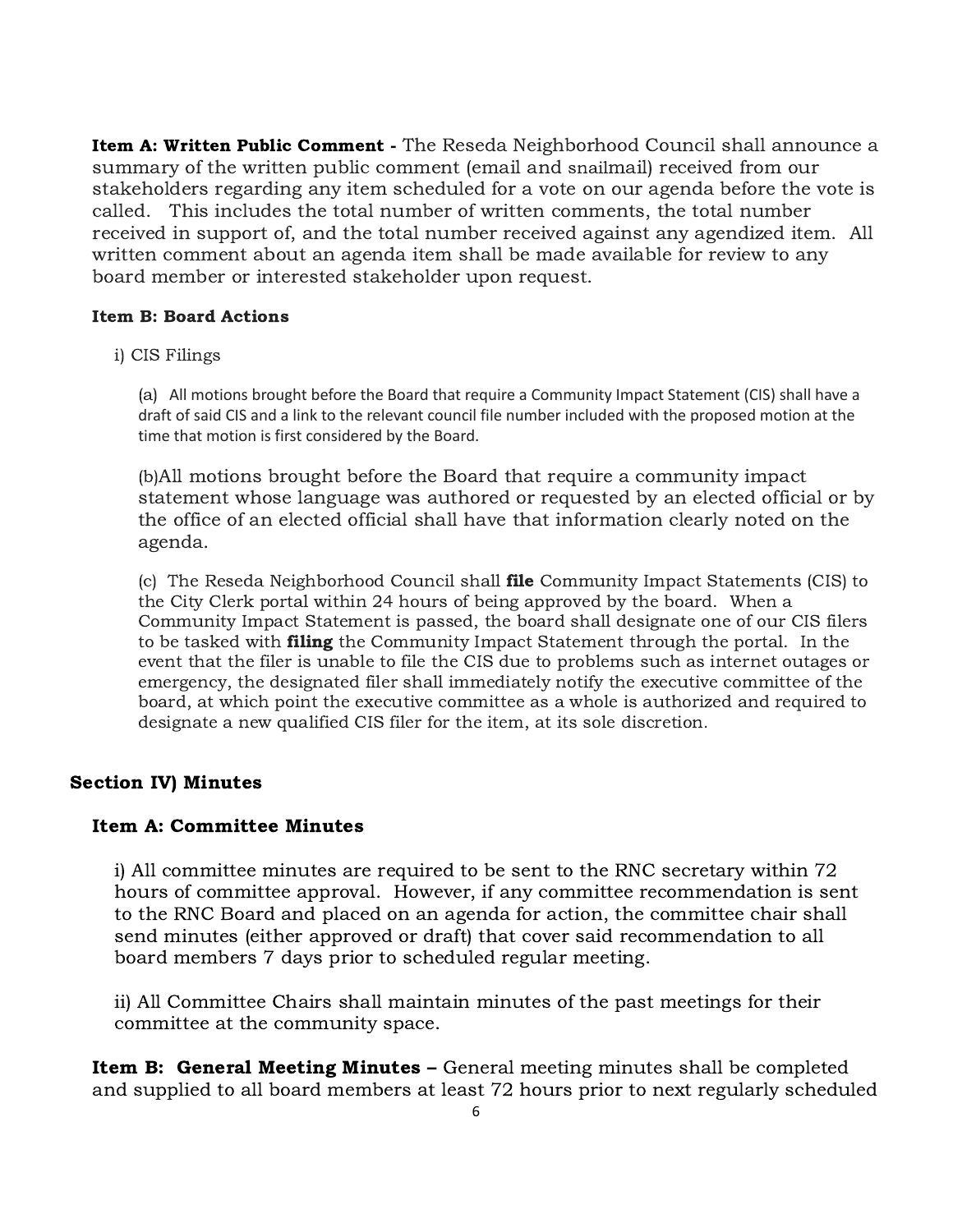meeting.

# Section V) Officers

## Item A: Duties, Responsibilities, and Powers

i) Best Practices – In the event of any officer resignation, said officer shall have all necessary paperwork and documentation completed, and shall return all RNC and City property by the date of resignation.

ii) President

(a) The President has the power to delegate duties to any board member during a meeting as needed and appropriate.

(b) All correspondence sent out by the President using the RNC Name shall simultaneously be emailed (via CC or BCC) to all RNC Board Members in addition to the concerned parties.

(iii) Vice President

(a) Responsible for oversight of Committee Record Keeping. Design and maintain a system for organizing physical record keeping of committees, make sure it is used, and coordinate with Community Space chair to setup a physical space to store same.

(b) Responsible for facilitating population of committees by doing active outreach amongst board members and Reseda Stakeholders, and announcing at each General Board meeting the names of Board members not serving on minimum required number of committees.

(c) Responsible for ensuring committees properly produce and post agendas and forward them to all board members.

(d) Responsible for ensuring committees meet minimum scheduling requirements, and should they fail to do so, shall enact provision VI) C: (i) (c) of the Standing Rules.

#### iv) Secretary

(a) Authorized Keyholder Status – Secretary shall be responsible for maintaining a record of who is an authorized keyholder, and who currently is in possession of Community Space and Community Storage Space keys. Secretary shall immediately notify the Community Space Chair whenever any individual loses their authorized keyholder status.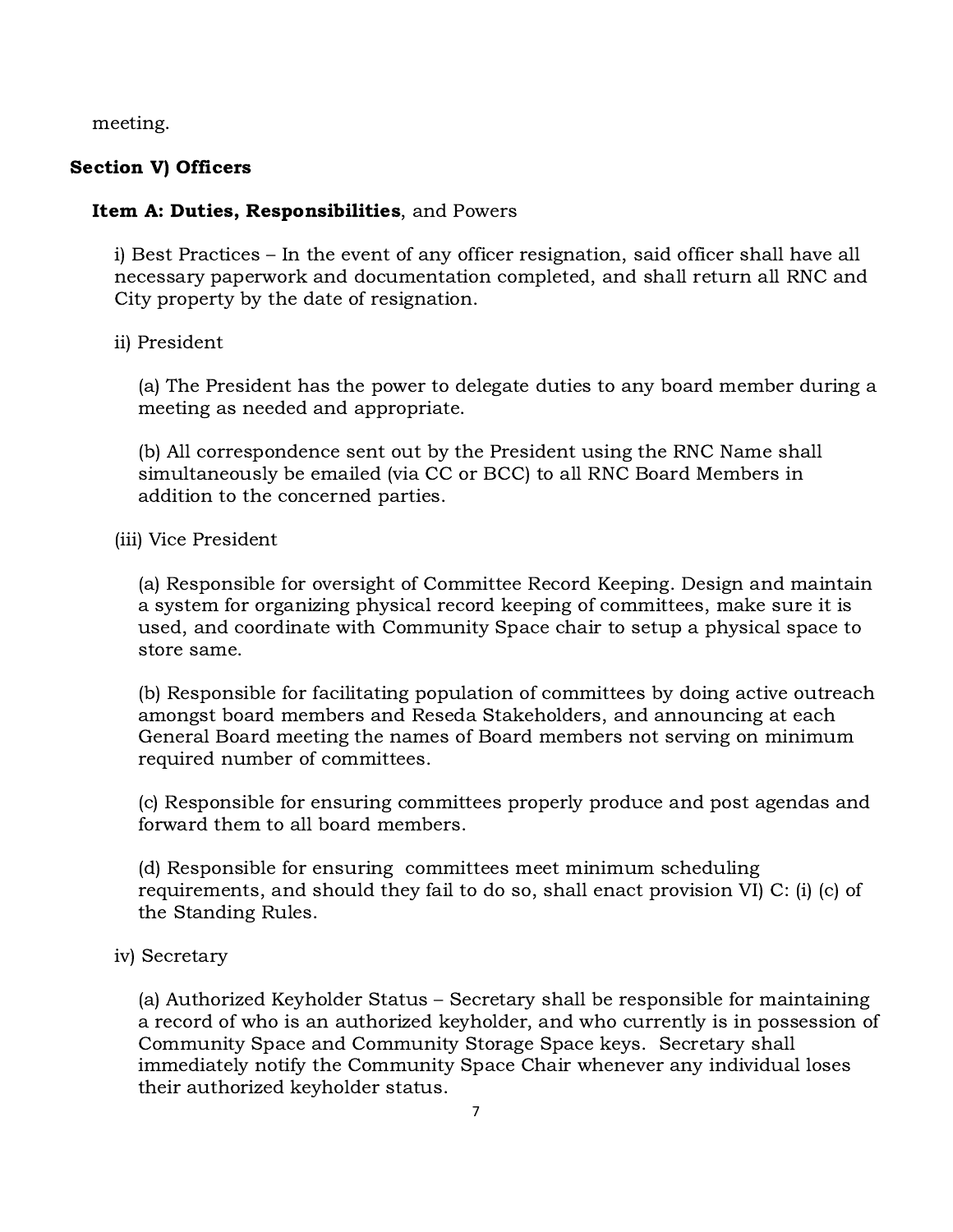(1) Community Space Authorized Keyholders – All members of the Reseda Neighbourhood Council Governing Board, and every RNC Committee Chair who is not also on the Governing Board shall be an authorized keyholder. When a keyholder no longer holds authorized status, they shall return their key within 72 hours to the Community Space Chair.

(2) Community Space Storage Area Authorized Keyholders – Only the RNC President, Vice President, Secretary, Treasurer and the Community Space and Outreach Committee Chairs shall be authorized keyholders. When a keyholder no longer holds authorized status, they shall return their key within 72 hours to the Community Space Chair.

(b) It shall be the responsibility of the Secretary to monitor the Council mailbox and pick up and distribute any mails received, as necessary. Secretary may assign this task to the Assistant Secretary, should there be one, or any other designee.

(c) It shall be the responsibility of the Secretary to produce and supply copies for all General Meetings, and will coordinate for payment of same with the designated Bank Card Holder.

(d) It shall be the duty of the Secretary to make sure that any draft minutes under consideration for approval at any General meeting shall be supplied to all Board Members 96 hours in advance of such meeting. If these minutes are approved as amended, the Secretary shall distribute the amended minutes within 7 days after approval.

#### Section VI) Board Members

#### **Item A: Duties and Responsibilities**

i) Committee Membership – All Board Members with the exception of the Youth Members shall serve on a minimum of two committees. At each General Board meeting the Vice-President shall announce the names of every Board Member not serving on the required number of committees.

ii) Email – All Board Members shall use the official RNC Email System for all official RNC business. Board Members are encouraged to avoid using the "reply all" option when replying to any official communication.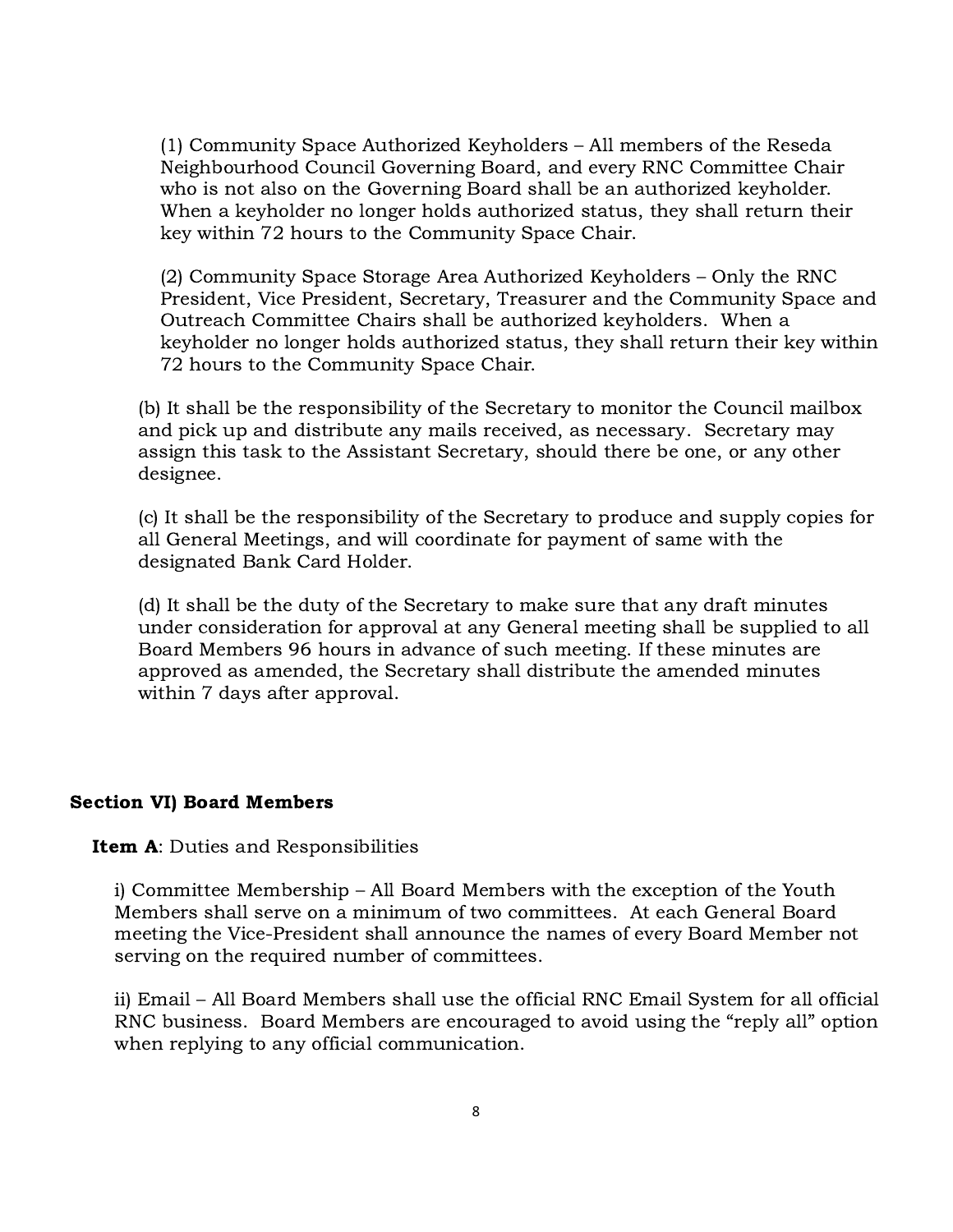#### Section VII) Committees

**Item A: Structure** – All committees, with the exception of the Youth and Senior Advocacy Committee, shall be structured with one and only one Chair, a Vice-Chair who shall act as chair in case of chair's absence, and a Secretary. The Youth and Senior Advocacy Committee shall be permitted to have two co-chairs, only one of which shall be a Youth Board Member.

# Item B: Membership

i) Any committee member who misses 3 consecutive regular committee meetings is subject to removal from the committee at the committee chair's discretion, subject to Board Appeal.

(ii) On Leave Status – Any non-board committee member who requires a temporary leave of absence from a committee for health or other personal reasons must submit the request in writing to committee chair, who may grant the status at their discretion. This status is granted in 4 month increments, and any extensions of this status must be reviewed by the entire committee and results recorded in meeting minutes. While holding this status, member may not vote in any committee matters, and they do not count towards the quorum.)

(iii) Member Emeritus Status – Any non-board committee member who has performed valuable service to a committee, but is unable to continue to participate in the committee for an extended period of time (longer than 4 months) may be given the status. This status may only be conferred by committee discussion and vote, and the results recorded in the minutes. This is a non-voting status, and does not count towards the quorum.)

# Item C: Meetings

i) Scheduling

(a) All Standing Committees shall be required to meet at least once a quarter, with the exception of Outreach, Finance, and Community Space which shall meet at least monthly. If any committee fails to meet this requirement, the RNC vice-president shall cause to be put on the next general meeting held after such failure a recommendation that the Committee Chair be removed subject to Board Approval.

(b) Committees shall establish a set day of the month and time for regular meetings which meet their Committee's minimum meeting requirements, for example every third Wednesday of the month, 6 PM, or the fourth Tuesday of every other month at 7 PM.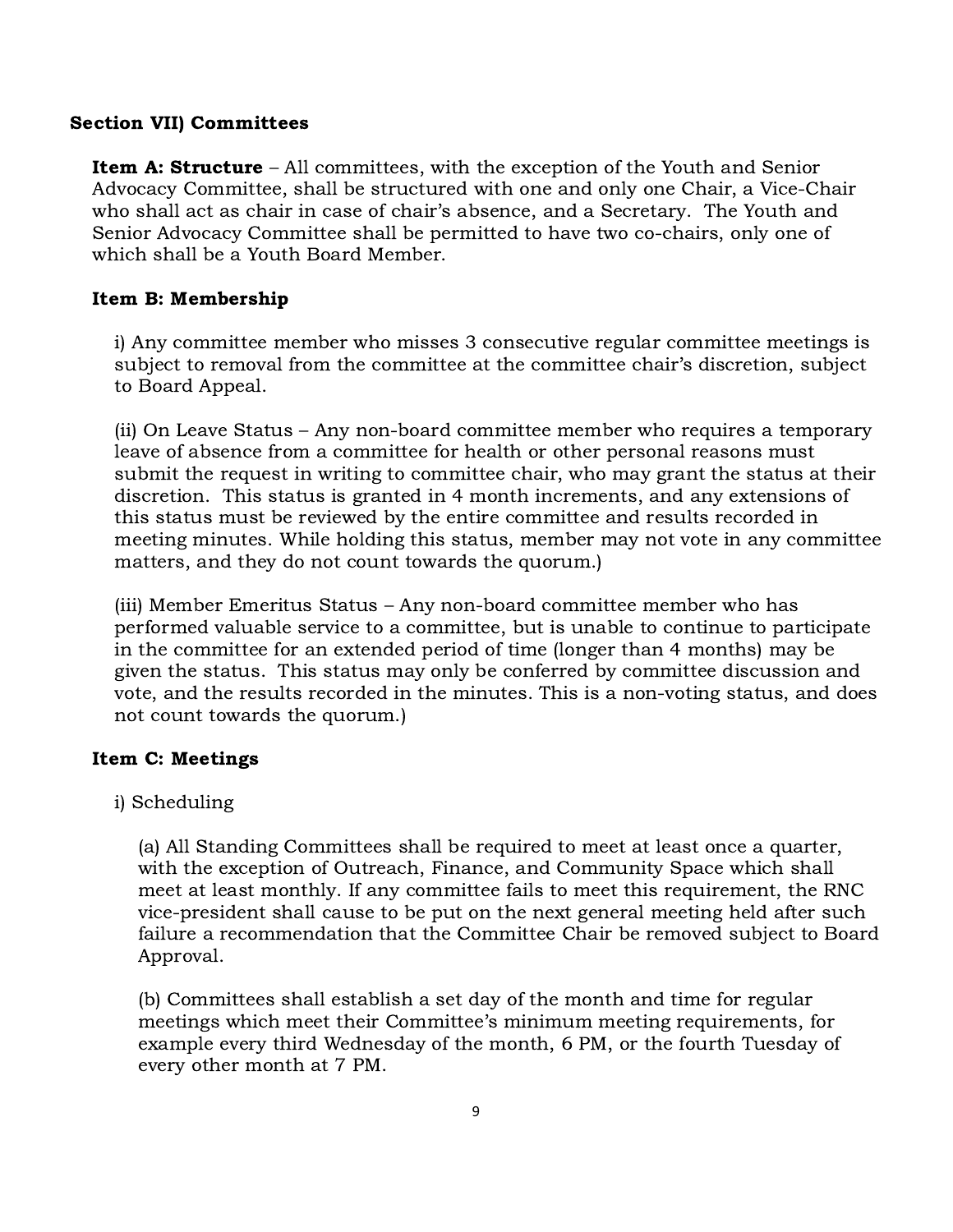(c) Failure to meet minimum scheduling requirements may subject committee chair to removal, and possible disbanding of committee as allowed by Article VII Section 3 paragraphs F & G of the RNC Bylaws.

ii) Calling Meetings – The committee chair may call a meeting by preparing an agenda and properly posting it as per mandated guidelines. In the event a committee chair is derelict in calling a meeting, any two committee members may create an agenda, cause it to be posted as per mandated guidelines, and then hold the meeting.

iii) Supplemental Notification – All meeting agendas and supporting documents shall be delivered to all board members either directly, or via electronic link by committee chairman or their designee.

#### Item D: Ad Hoc Committees

i) Six (6) months after creation of any ad hoc committee, the Board shall review the committee and decide if the ad hoc committee's activities warrant disbanding the committee, renewing its ad hoc status, elevating it to a permanent RNC committee, or merging it with an existing committee.

**Item E: Training** – Where possible, and as allowed by DONE policy, the Reseda Neighborhood Council shall require all committee members who do not also serve as Reseda Neighborhood Council board members to read, sign, and be subject to the rules and regulations of the Board of Neighborhood Commissioners' Code of Conduct. **Every** committee member shall be required to review and re-sign these rules every two years in accordance with the guidelines set by BONC. Each committee member shall have 45 days from appointment in order to read and sign the BONC Code of Conduct which Code of Conduct will be supplied to the committee member by **the committee chair.** A committee member shall not be able to vote on a committee matter if they have not read and signed the BONC Code of Conduct. Failure to complete the code of conduct shall result in agendized removal from the committee. Failure to adhere to the rules set forth in the BONC Code of Conduct shall subject the member to an agendized removal from the committee. The RNC secretary shall keep a record of committee member's completion of the Code of Conduct.

#### Item F: Duties and Responsibilities

i) All Committees shall come up with a mission statement and a plan of action to implement it. The plan of action shall include yearly and quarterly goals.\*

ii) Community Space;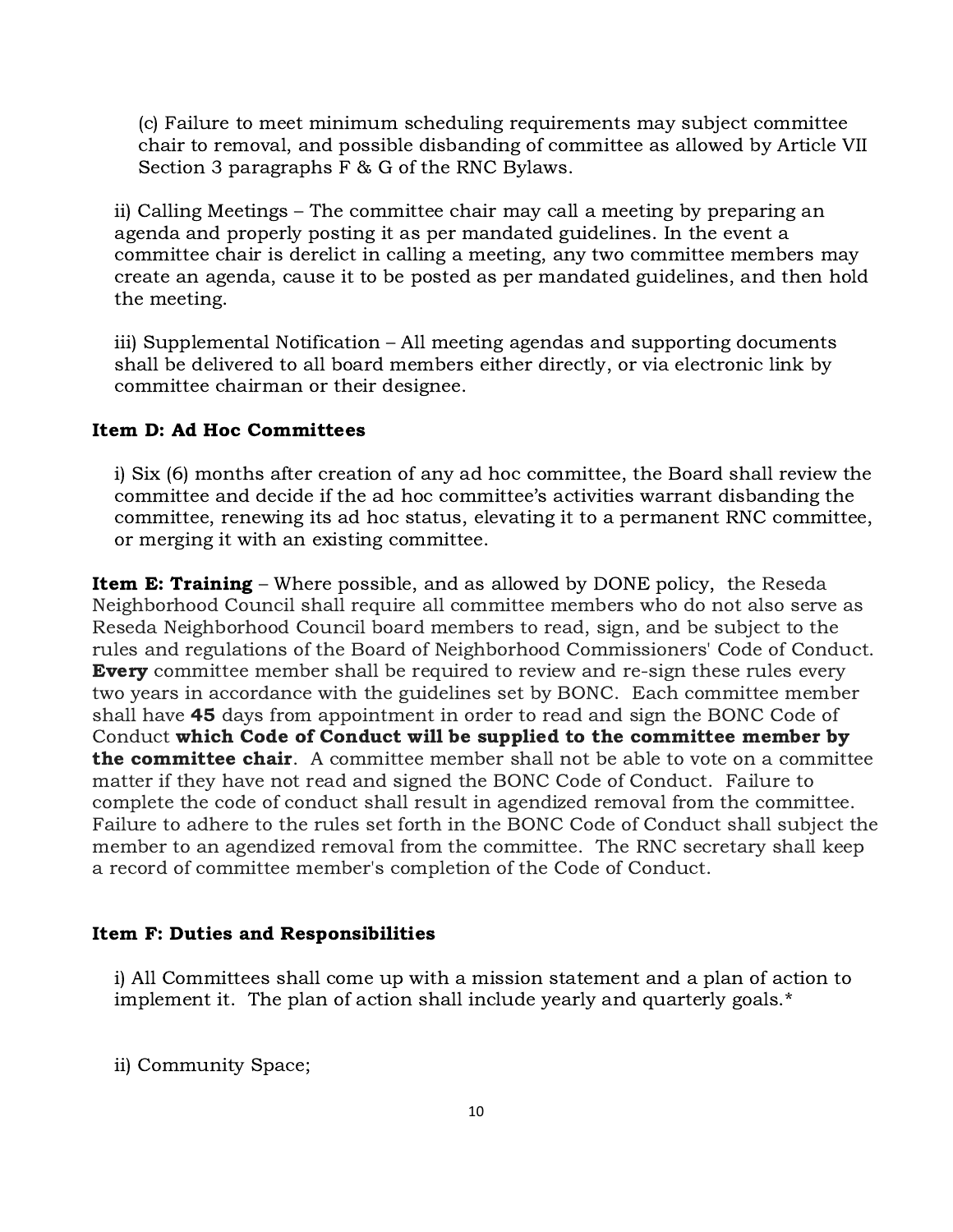#### (a) Duties of Chairman

(1) Community Space Keys – CS Chair shall be responsible for distributing keys to authorized keyholders, as well as retrieving keys as necessary, and keeping a record of who is in possession of any key(s) for the Community Space front door, and the Community Space Storage Room. He shall supply a copy of these records to the RNC Secretary.

(2) Re-Keying – CS Chair shall immediately have the front door of the Community Space rekeyed if any front door key is lost or cannot be retrieved and shall have sufficient copies of keys made to supply each authorized keyholder with one key.

(3) Enforcement of Terms of Use – It shall be the responsibility of the CS Chair to enforce the terms of use of the CS. Should any group violate the Terms of Use as specified in the RNC Community Space Application (Attachment A), CS Chair shall issue a written notice of violation.

(b) Duties of Committee

(1)Committee shall maintain a schedule of events and meetings that will be taking place in the space, and will make this schedule available upon request to any Board Member or Committee chair.

(2) Committee shall strive to identify an authorized keyholder who will facilitate a group's use of the space. Facilitating shall include, but not be limited to, locking and unlocking the facility, and insuring the space is left in a clean and orderly manner..

(3) If committee approves a group's use of the space, but is not able to identify an authorized keyholder to facilitate the group's use of the space, any motion sent to the board must include the requirement that an authorized keyholder facilitator be identified by the board before the group's use of the space is approved.

#### iii) Outreach;

(a) Events – Outreach shall maintain a packet to explain and guide how to have an event with RNC involvement. That packet shall include, but not be limited to, the following:

(1) A list of RNC committees, the current Chairs and their contact information, and the types of events that would be under each committee's purview.

(2) An approximate expected timeline and chain of contact the process will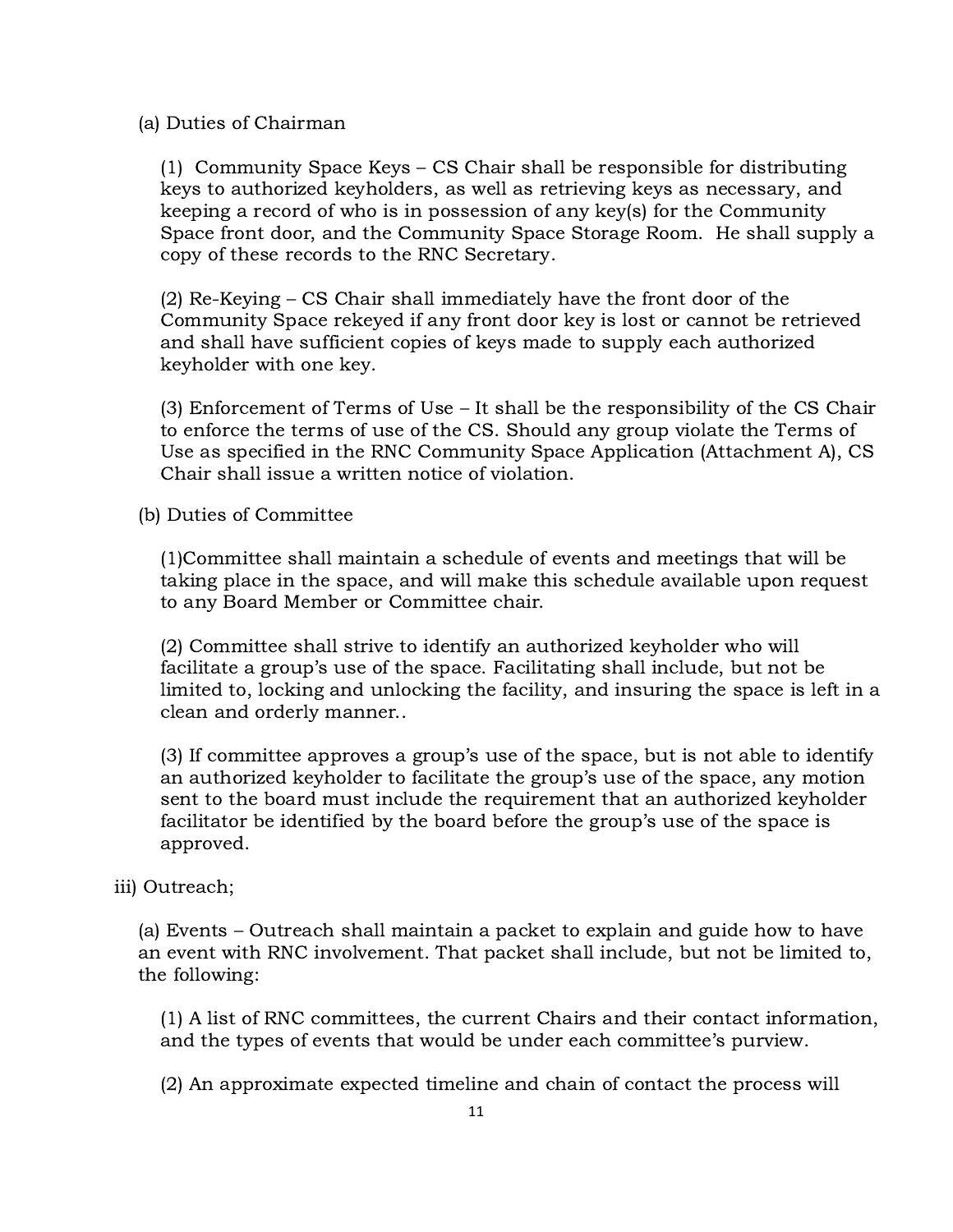require to achieve approval for events that don't require RNC funding, as well as ones that do.

(3) Samples of completed event applications and itemized budgets.

(b) Branding – Outreach shall ensure cohesive branding for the Council, providing templates when necessary for Committees and Events when needed, and ensuring any flyers and advertisements include necessary requirements.

#### iv) Finance;

(a) All financial requests shall be made to the Finance Committee before being presented to the full Board. All properly completed and **filed** submitted Neighborhood Purpose Grants (NPG) for qualifying organizations shall be promptly agendized within 45 days in the Budget and Finance Standing Committee upon receipt for review and input from our Board members and community stakeholders.

(1) When finance requests come via a committee motion, the Finance Committee shall make its decision based upon funds being available in the appropriate budget category, and not judge the merits of the item for which funds are being requested.

(2) When finance requests come via Stakeholder, Finance Committee shall direct Stakeholder to appropriate committee to evaluate request. If there is no appropriate committee then the Finance Committee shall judge the merits of the request in addition to determining if sufficient funds are available before forwarding recommendation to the Board for approval.

(3) In the case of NPG requests, Finance Committee shall vet the legitimacy of all requests and other technical merits before sending to RNC Board for community evaluation, provided funds are available. In no case shall an NPG be approved if applicant is not in attendance at Finance or Board meeting where it is being heard.

(b) P-Card Usage – The P-Card Holder must be present at time of purchase for any charge to be made to the P-Card. No "after-the-fact" exemptions shall be allowed.

#### Section VIII) Procedures

**Item A: Disputes** - In the event of any dispute concerning any Board action, the concerned Board member shall follow grievance process as outlined in the RNC Bylaws before escalating further.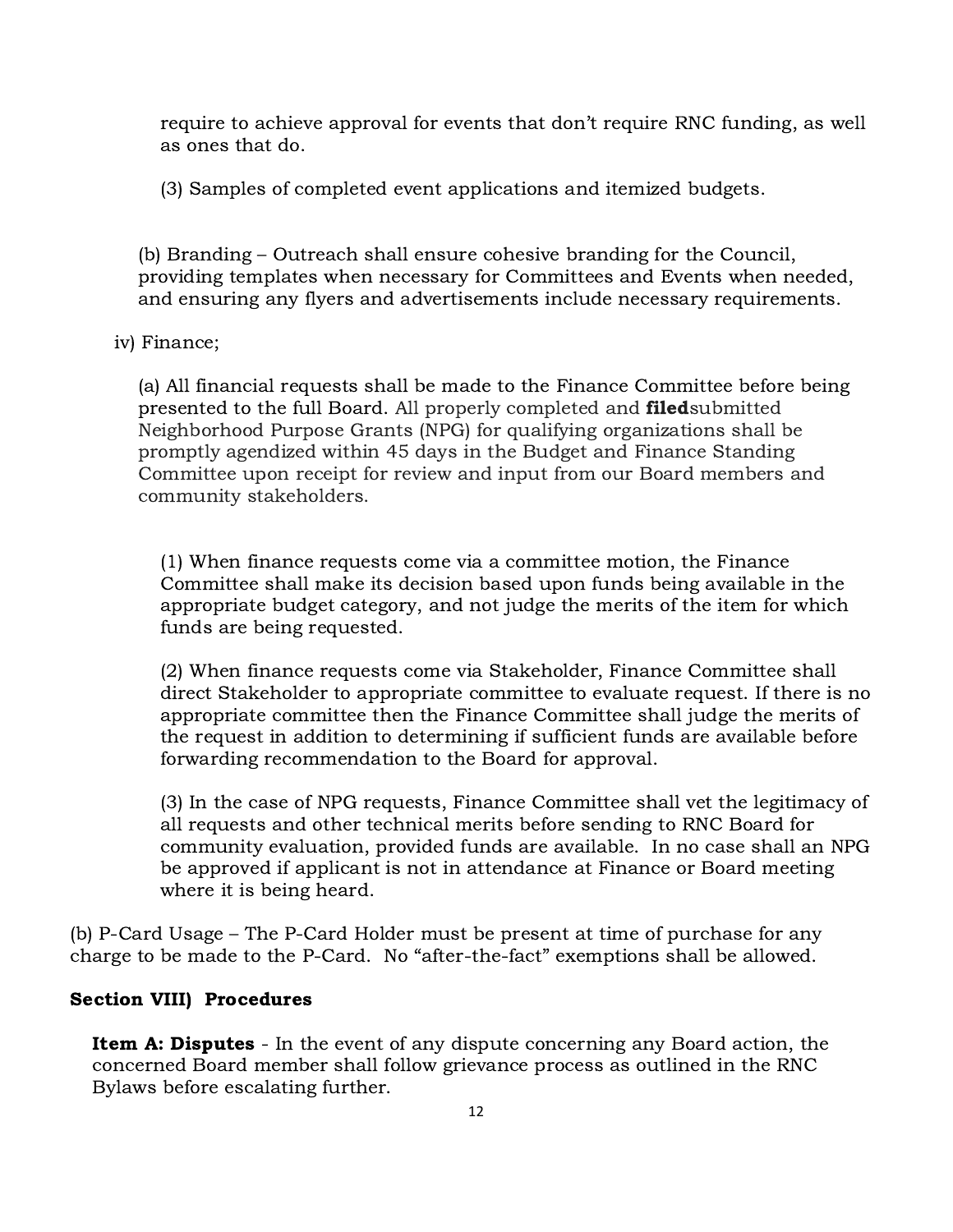## Item B: Stakeholder Agenda Item Requests

i) Should a stakeholder make a request outside of a General Board meeting that an item be placed on a regular general meeting agenda, whenever possible, the item shall be sent first to be heard by the appropriate committee. If necessary, it shall then go to the finance committee. It shall then be placed onto a regular Board agenda with the committee(s) official recommended Board action.

ii) Should a stakeholder make a request at a General Board meeting, the request shall be handled as per Bylaws protocol (Article 8, Section 2). Should there be no concurrence by the Board to place the item on a future General Board agenda, the Board President shall direct the stakeholder to the appropriate committee to consider the item.

### Item C: Record Keeping

i) Assistant Secretary – The board shall assign an Assistant Secretary whose duty shall be Record Keeping.

ii) Board Member duties;

(a) Any receipts or financial invoices received by a board member shall be handled as follows:

(1) An electronic copy shall be immediately sent to the Secretary.

(2) The original physical paper shall be maintained on site in a location designated by the Secretary and approved by the Treasurer.

(b) Certifications – Any certifications received after required Board Member trainings, including, but not limited to, Ethics, Finance, Conduct, shall be supplied to the Secretary, and thence to the RNC Compliance Officer, the Parliamentarian.

iii) Committee duties;

(a) Minutes – Approved minutes shall make a note of all Board Members present and shall be forwarded to the Secretary within 72 Hours.

(b) Agendas – Finalized agendas shall be sent to President, Vice-President, Secretary, Newsletter Editor and submitted to the LA City ENS system no later than 96 hours prior to any meeting.

(c) Speaker Cards and Sign-in Sheets – It shall be the responsibility of the